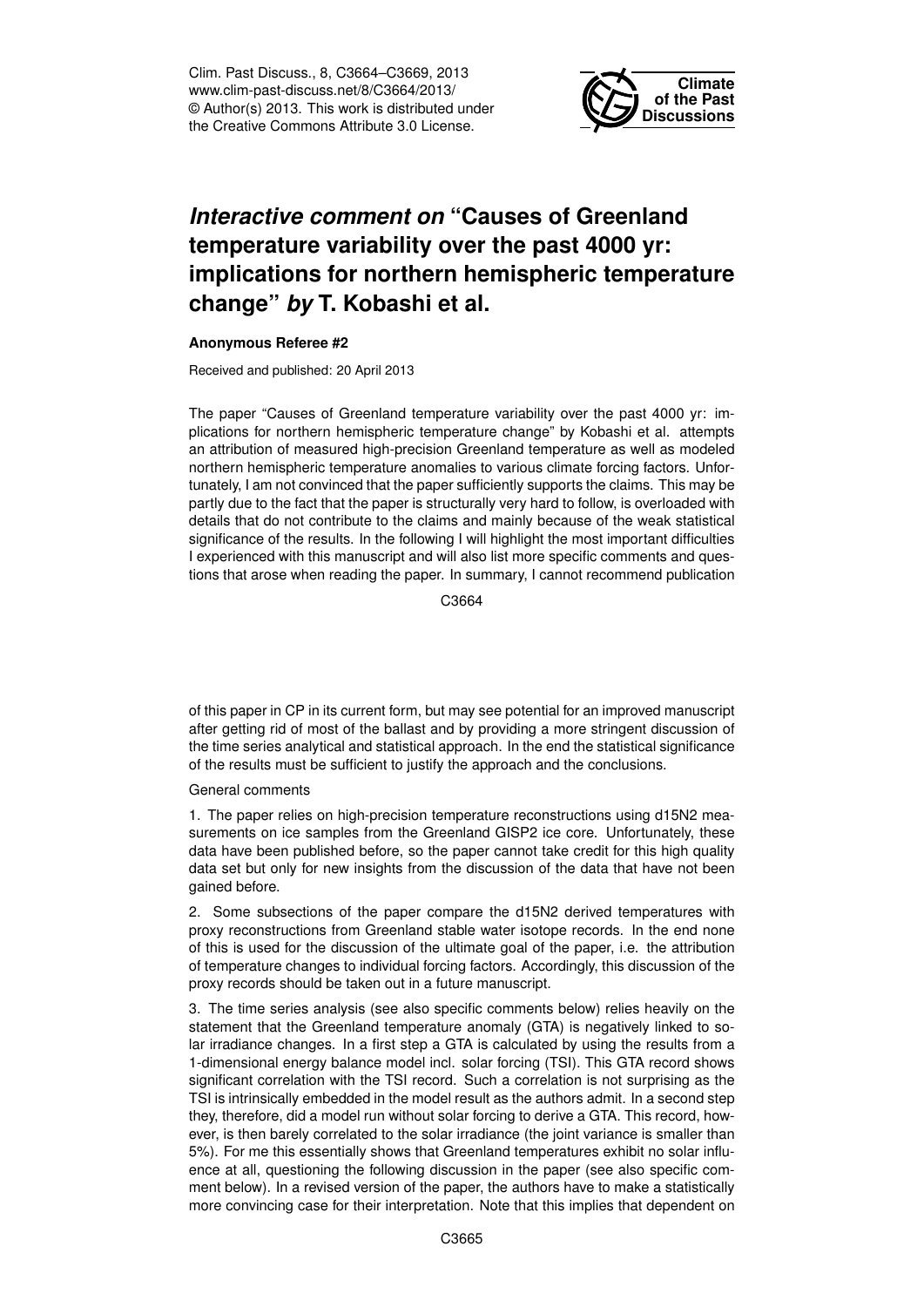this result the question is raised whether the Greenland temperature record improves the forcing attribution at all. Ultimately, this could imply that the whole exercise could be done without the Greenland data.

4. Another fundamental issue is the volcanic forcing record as derived by the authors. The authors state that the atmospheric e-folding time of stratospheric SO4 aerosol is on the order of 1 year, implying that any climate forcing of a single volcanic events is restricted to a few years. Nevertheless, the authors calculate a 50 year running mean of the volcanic forcing, thus widening the temporal influence of one eruption beyond its potential impact window. Among others, this leads to the artifact that a volcanic forcing is taking place even before the volcano eruption occurred. Also later the discussion of the volcanic forcing is not stringent enough with respect to the question whether the solar forcing is coming about by a higher frequency of volcanic events in a given time window, or whether one extraordinary volcano leads to a strong forcing. This discussion has to be improved in a future manuscript.

5. Finally, the overall structure and the explanation of the step-by-step statistical approach are not conducive for bringing the message across. I have to admit I got confused several times which records are discussed and how exactly these records have been derived. A clear separation of the statistical approach from its discussion in separate chapters and a clear labeling in the figures in a future manuscript would help to resolve this. In general there are way too many figures, where many of them are not required (see suggestions below).

Specific comments

Abstract

The abstract makes the claim that these data are more precise than other reconstructions. The quality of the data should be quickly reviewed in the method section

The statement that forcing factors can explain (only) 10% of the temperature variability

C3666

in the Greenland record is not very reassuring. Taken at face value this would imply that 90% of the temperature variability is related to natural variability.

## Introduction

In the last paragraph of the introduction the authors make the statement that additional information for hemispheric temperature reconstructions can be gained from the understanding of the Greenland anomalies. I completely agree with the authors. Unfortunately, the manuscript in its present state does not provide enough statistical base to allow for such an improved understanding of the GTA.

On page 4820 the authors make the claim that their Greenland record is amongst the most precise temperature reconstructions available, but this claim is not supported in the method section. In this respect, especially the potential introduction of systematic errors due to the use of a firnification model has to be discussed. As only Holocene samples are discussed, this issue is probably not so important for this study. In essence, I agree totally with the authors on the quality of their data but this has to be discussed in the method section. Quantifying the size of the error in the temperature reconstructions is also essential for the significance of the attribution of these changes to individual forcing factors.

Section 3.3. I would suggest to delete this section as it does not contribute to the overall question of this paper

Page 4830 represents one of the major problems of the manuscript. The authors state that Greenland temperatures are positively correlated to TSI with r=0.1 and negatively correlated with r=0.08 after detrending the record. This implies that less than 1% of the variance in the Greenland temperature record can be attributed to the TSI variation. In my opinion, these numbers provide not sufficient grounds for any further discussions.

Section 4.2: I would suggest to delete this section as it does not contribute to the overall question of this paper